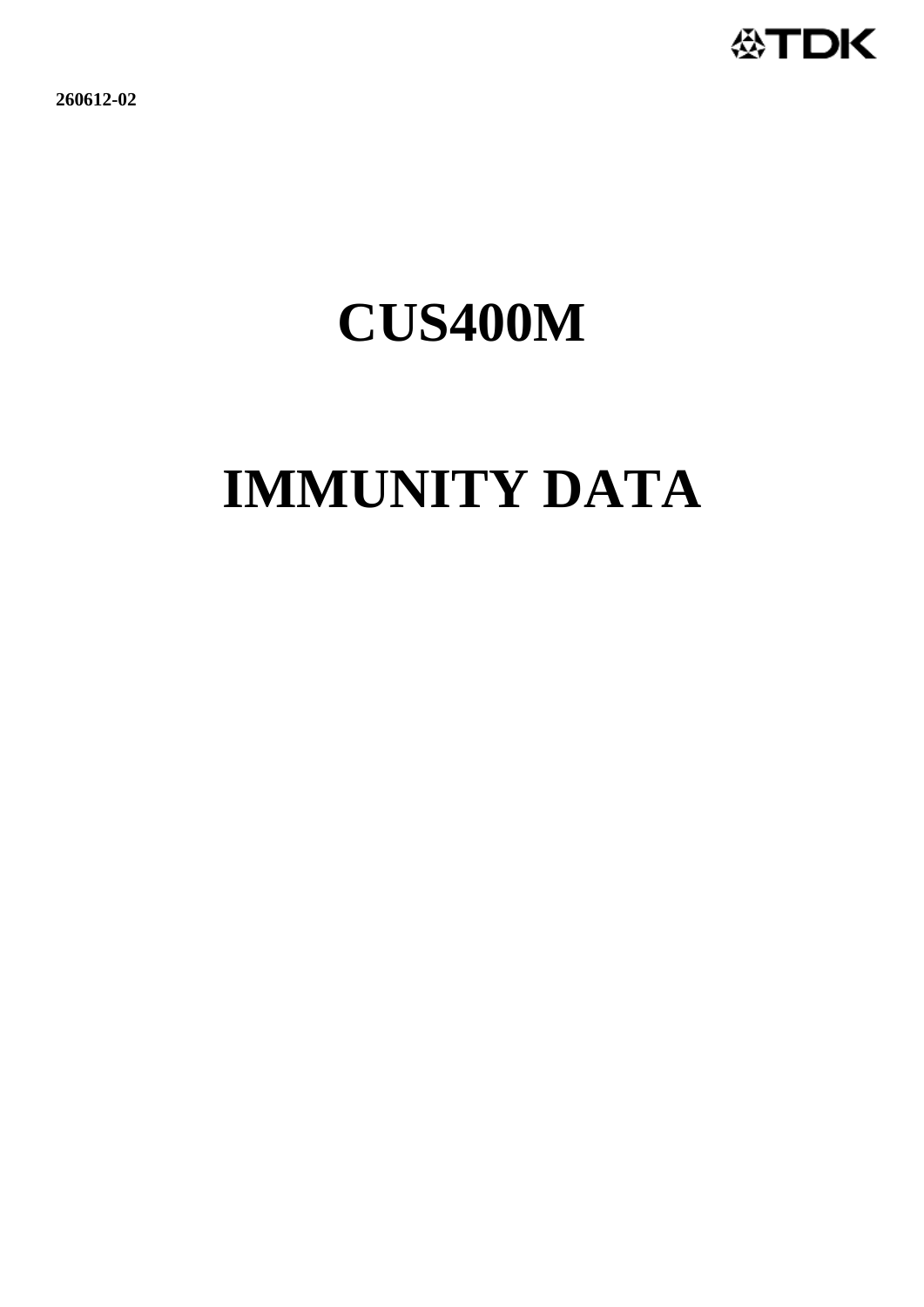

# **I N D E X**

| 2. |  |
|----|--|
| 3. |  |
|    |  |
| 5. |  |
|    |  |
| 7. |  |
| 8. |  |

Terminology used

| FG    | Frame GND    |
|-------|--------------|
| L     | Live Line    |
| N     | Neutral line |
| $\pm$ | Earth        |
| $+V$  | $+$ Output   |
| $-V$  | $-$ Output   |

Test results are reference data based on our standard measurement condition.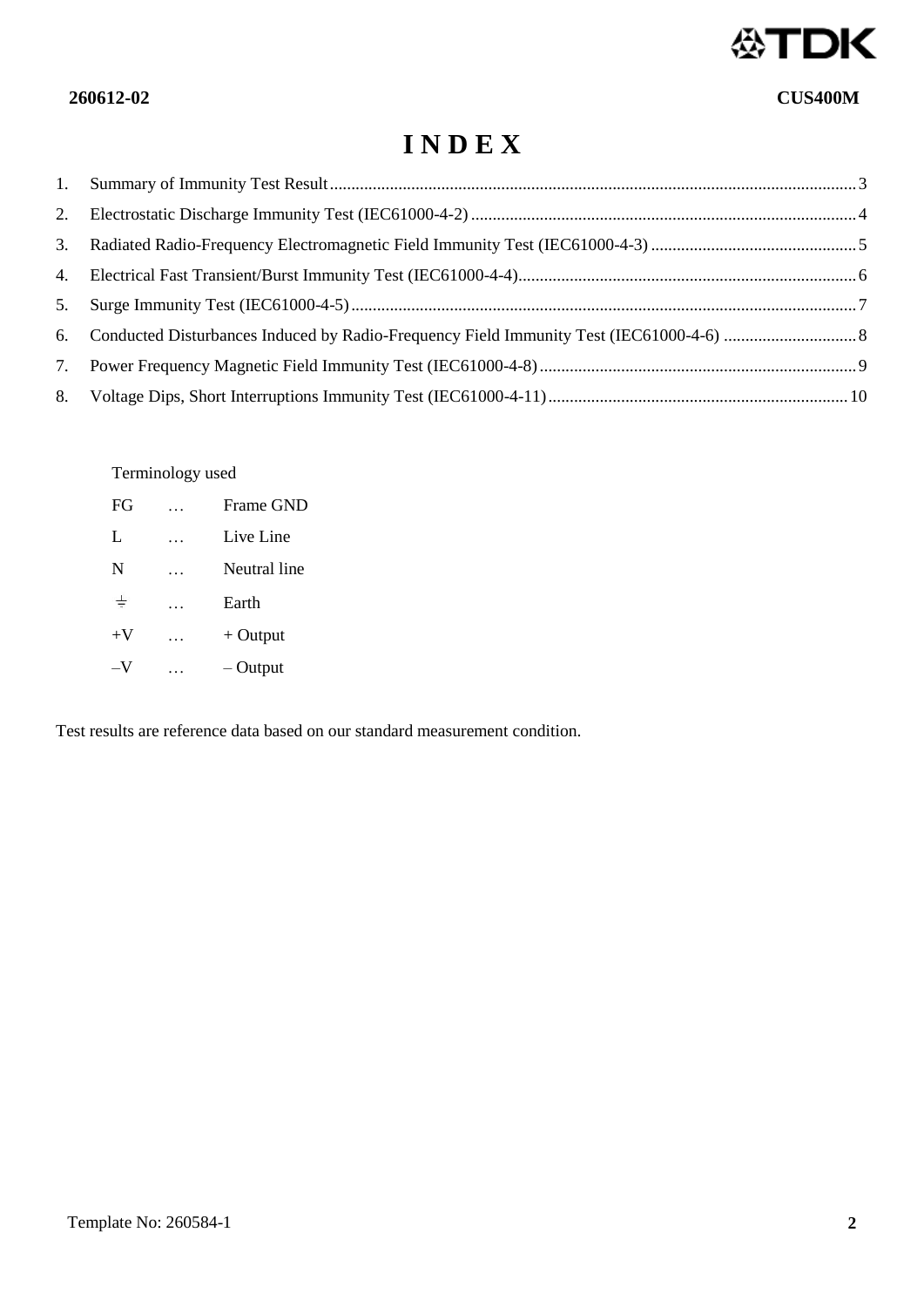

# <span id="page-2-0"></span>**1. Summary of Immunity Test Result**

# **M O D E L S : C U S 4 0 0 M - 1 2 / B X 5 ; C U S 4 0 0 M - 1 2 / F X 5 C U S 4 0 0 M - 2 4 / B X 5 ; C U S 4 0 0 M - 2 4 / F X 5 C U S 4 0 0 M - 2 4 / B X 6 ; C U S 4 0 0 M - 2 4 / F X 6**

#### Item Standard Test level Criteria Result Page Notes & Conditions Electrostatic Discharge Immunity  $T$ est Infinite Discharge Infinitely  $\begin{bmatrix} \text{IEC61000-4-2} \\ \text{IEC61000-4-2} \end{bmatrix}$  4 A PASS 4 Radiated Radio-Frequency Electromagnetic Field Immunity Test  $\text{IEC61000-4-3}$  3 A PASS 5 IEC60601-1-2 Proximity Field to  $\begin{array}{|c|c|c|}\nA & PASS & 5\n\end{array}$ Electrical Fast Transient / Burst  $\begin{array}{c|c|c|c|c|c|c} \hline \text{Electrical Fast Hashcent / burst} & \text{IEC61000-4-4} & 4 & & A & & PASS & 6 \ \hline \end{array}$ Surge Immunity **IEC61000-4-5** 3 A PASS 7 Conducted Disturbances Induced by Radio-Frequency Field Immunity Test  $IEC61000-4-6$  3 A PASS 8 Power Frequency Magnetic Field  $\begin{array}{c|c|c|c|c|c|c} \hline \text{I} & \text{I} & \text{I} & \text{I} \\ \text{I} & \text{I} & \text{I} & \text{I} \\ \text{I} & \text{I} & \text{I} & \text{I} \end{array}$   $\begin{array}{c|c|c|c|c} \hline \text{I} & \text{I} & \text{I} & \text{I} \\ \hline \text{I} & \text{I} & \text{I} & \text{I} \end{array}$ Voltage Dips, Short Interruptions Voltage Dips, Snort Interruptions<br>Immunity Test EC61000-4-11 70%, 25 cycles A PASS  $10$ 70% Criteria A at 270W Criteria B above 270W 40% Criteria A at 100W Criteria B above 100W  $40\%$ , 10 cycles A  $0\%$ , 1 cycle  $\overrightarrow{A}$  $0\%$ , 250 cycles B  $0\%$ , 0.5 cycles A 80%, 250 cycles A

Criteria A

- 1. The regulation of output voltage must not exceed 5% of initial value during test with a blanking time of 3 ms.
- 2. The output voltage must be within the regulation of specification after the test.
- 3. Smoke and fire are not allowed.

# Criteria B

- 1. Must not have temporary function degradation that requires input restart.
- 2. The output voltage must be within the regulation of specification after test.
- 3. Smoke and fire are not allowed.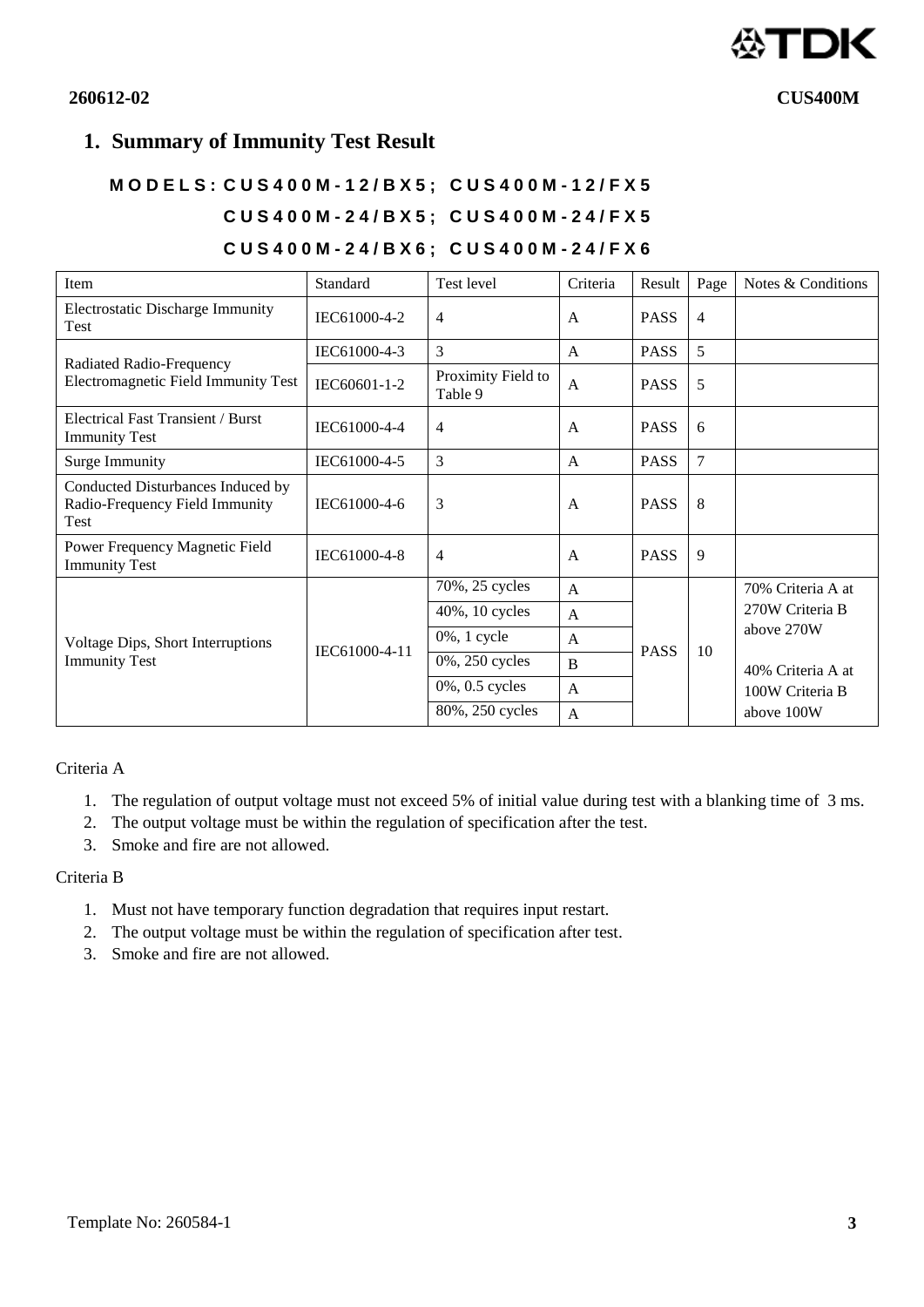# <span id="page-3-0"></span>**2. Electrostatic Discharge Immunity Test (IEC61000-4-2)**

# **MOD E L : C U S 4 0 0 M - 1 2 / F X 5 ; C U S 4 0 0 M - 2 4 / F X 6**

# **(1) Equipment Used**

Electro Static Discharge Simulator :NSG435 (Schaffner) Discharge Resistance: 330Ω Capacity: 150pF

### **(2) Test Conditions**

| Input Voltage              | :230VAC   | <b>Output Voltage</b> | :Rated      |
|----------------------------|-----------|-----------------------|-------------|
| <b>Output Current</b>      | :100%     | Polarity              | $+,-$       |
| Number of Tests            | :10 times | Discharge Interval    | $\gg 1$ sec |
| <b>Ambient Temperature</b> | :21°C     |                       |             |

# **(3) Test Method and Device Test Point**

Contact Discharge :FG, Case, AC Input [unit off], HCP, VCP Air Discharge : None Applicable : None Applicable

Discharge Interval :>1 second



# **(4) Acceptable Conditions**

- 1. Must not have temporary function degradation that requires input restart.
- 2. The output voltage must be within the regulation of specification after test.
- 3. Smoke and fire are not allowed.

# **(5)**

### **(6) Test Result, CUS400M-12/FX5 Class I**

| Contact Discharge $(kV)$ | <b>Unitl</b>   | Air Discharge (kV) | Unit           |
|--------------------------|----------------|--------------------|----------------|
|                          | CUS400M-12/FX5 | None Applicable    | CUS400M-12/FX5 |
|                          | CUS400M-24/FX6 | None Applicable    | CUS400M-24/FX6 |

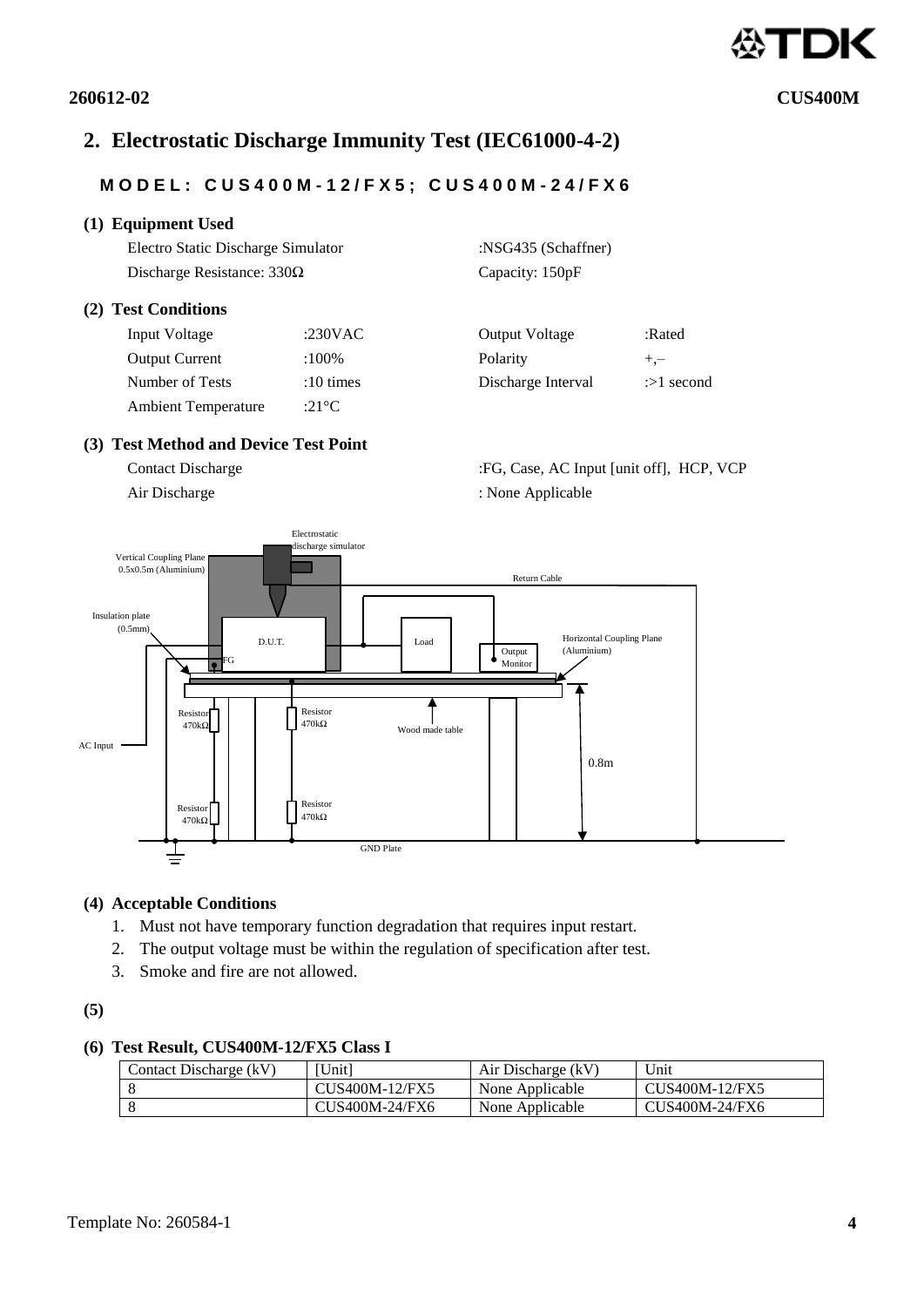

1.4~6.0GHz

# <span id="page-4-0"></span>**3. Radiated Radio-Frequency Electromagnetic Field Immunity Test (IEC61000-4-3)**

# **M O D E L : C U S 4 0 0 M - 1 2 / B X 5 ; C U S 4 0 0 M - 2 4 / B X 6**

| (1) Equipment Used    |                           |
|-----------------------|---------------------------|
| Signal Generator      | :Rohde & Schwarz SMB 100A |
| Power Amplifier       | :Prâna MT200              |
| Power Amplifier       | :Prâna $SX40-15$          |
| Electric Field Sensor | :AR FL $7006$ Kit         |
| Bilog Antenna         | :Schwarzbeck VULP 9118E   |
| Horn Antenna          | : AR ATH800M6G            |
|                       |                           |

#### **(2) Test Conditions**

| Input Voltage         | :230 $VAC$               | <b>Output Voltage</b>        | :Rated                                                  |
|-----------------------|--------------------------|------------------------------|---------------------------------------------------------|
| <b>Output Current</b> | $:100\%$                 | Amplitude Modulated          | :80% 1kHz                                               |
| Wave Angle            | :Horizontal and Vertical | <b>Ambient Temperature</b>   | $21^{\circ}$ C                                          |
| Test Angle            | :Top, Side, Front        | Electromagnetic<br>Frequency | $:80~1000$ MHz,<br>$1.4 - 2.0$ GHz,<br>$2.0 - 2.7$ GHz. |

# **(3) Test Method**



#### **(4) Acceptable Conditions**

- 1. Must not have temporary function degradation that requires input restart.
- 2. The output voltage must be within the regulation of specification after test.
- 3. Smoke and fire are not allowed.

| Radiation Field Strength $(V/m)$      | Electromagnetic Frequency | Unit           |
|---------------------------------------|---------------------------|----------------|
| 10                                    | $80 - 6000$ MHz           | CUS400M-12/BX5 |
| 10                                    | $80 - 6000$ MHz           | CUS400M-24/BX6 |
| IEC60601-1-2 Proximity Field, Table 9 | 380~5800MHz               | CUS400M-12/BX5 |
| IEC60601-1-2 Proximity Field, Table 9 | 380~5800MHz               | CUS400M-24/BX6 |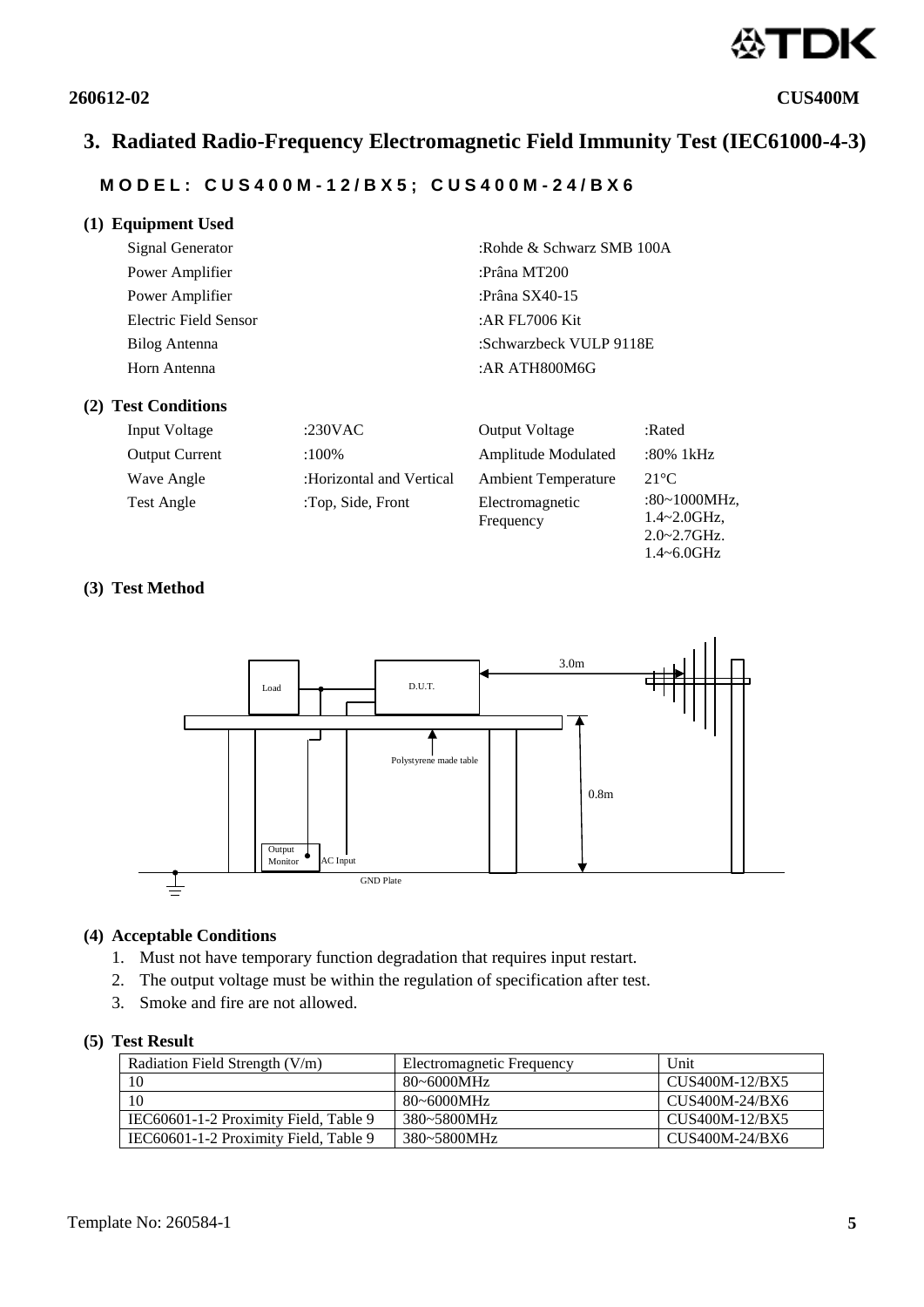# <span id="page-5-0"></span>**4. Electrical Fast Transient/Burst Immunity Test (IEC61000-4-4)**

# **M O D E L : C U S 4 0 0 M - 1 2 / F X 5 ; C U S 4 0 0 M - 2 4 / F X 5**

# **(1) Equipment Used**

EFT/B Generator :EMC Partner TRA2000IN6 Capacitive Coupling Clamp :EMC Partner CN-EFT1000 Capacitive Coupling Clamp :Schaffner CDN125

# **(2) Test Conditions**

| Input Voltage         | $:100, 230$ VAC  | <b>Output Voltage</b>      | :Rated         |
|-----------------------|------------------|----------------------------|----------------|
| <b>Output Current</b> | $:0,100\%$       | <b>Test Time</b>           | $:1$ minute    |
| Polarity              | $: +, -$         | <b>Ambient Temperature</b> | $20^{\circ}$ C |
| Number of Tests       | $:3 \times$      | Pulse Frequency            | :5kHz & 100kHz |
| <b>Burst Time</b>     | :15ms, $0.75$ ms | Number of Pulse            | :75            |
| Burst Cycle           | :300 $ms$        |                            |                |
|                       |                  |                            |                |

# **(3) Test Method and Device Test Point**

Apply to  $(N,L, FG)$ ,  $(+V, -V)$ .



# **(4) Acceptable Conditions**

- 1. Must not have temporary function degradation that requires input restart.
- 2. The output voltage must be within the regulation of specification after test.
- 3. Smoke and fire are not allowed.

# **(5) Test Result**

| Test Voltage (kV) | Port                        | Unit           |
|-------------------|-----------------------------|----------------|
|                   | Signals and control ports   | CUS400M-12/FX5 |
|                   | Signals and control ports   | CUS400M-24/FX5 |
|                   | AC input and DC power ports | CUS400M-12/FX5 |
|                   | AC input and DC power ports | CUS400M-24/FX5 |



**260612-02 CUS400M**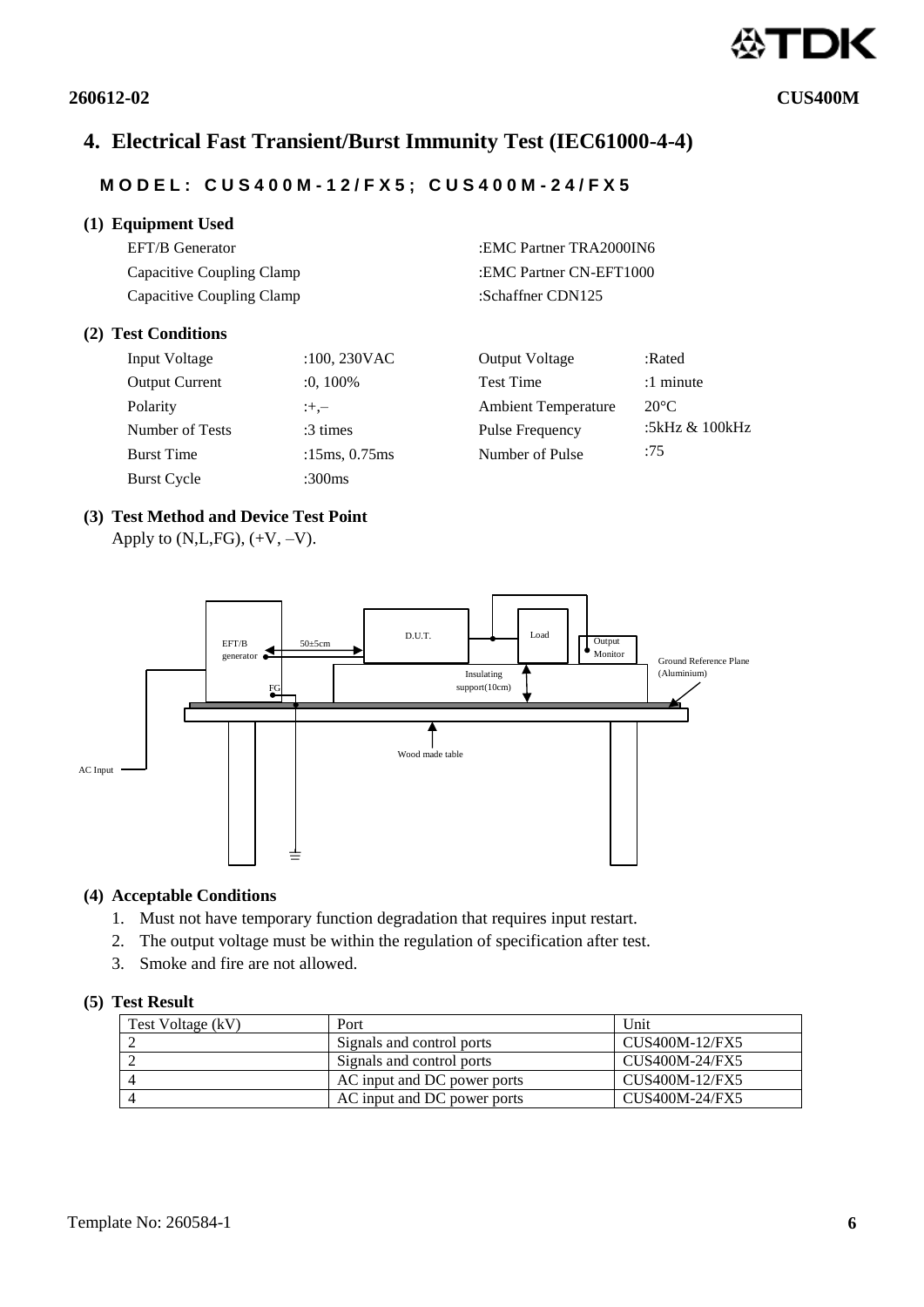

 $(7)$ 

# **260612-02 CUS400M**

# <span id="page-6-0"></span>**5. Surge Immunity Test (IEC61000-4-5)**

# **M O D E L : C U S 4 0 0 M - 1 2 / F X 5 ; C U S 4 0 0 M - 2 4 / F X 5**

# **(6) Equipment Used**

| <b>Surge Generator</b> |                | :EMC Partner TRA2000IN6                     |        |  |
|------------------------|----------------|---------------------------------------------|--------|--|
| Coupling Impedance     |                | :Common – 12 $\Omega$ , Normal – 2 $\Omega$ |        |  |
| Coupling Capacitance   |                | :Common – $9\mu$ F, Normal – $18\mu$ F      |        |  |
| <b>Test Conditions</b> |                |                                             |        |  |
| Input Voltage          | $:100,230$ VAC | <b>Output Voltage</b>                       | :Rated |  |

| Input Voltage         | $:100,230$ VAC    | <b>Output Voltage</b> | :Rated          |
|-----------------------|-------------------|-----------------------|-----------------|
| <b>Output Current</b> | $:0.100\%$        | Number of Tests       | :5              |
| <b>Polarity</b>       | $: + -$           | Mode                  | :Common, Normal |
| Phase                 | :0°,90°,180°,270° | Ambient Temp          | :21 °C          |

# **(8) Test Method and Device Test Point**

Apply to Common mode (N-FG, L-FG) and Normal mode (N-L).



#### **(9) Acceptable Conditions**

- 1. Must not have temporary function degradation that requires input restart.
- 2. The output voltage must be within the regulation of specification after test.
- 3. Smoke and fire are not allowed.

| Common            |                | Normal            |                |
|-------------------|----------------|-------------------|----------------|
| Test Voltage (kV) | 'Jnit          | Test Voltage (kV) | ' Jnit         |
|                   | CUS400M-12/FX5 |                   | CUS400M-12/FX5 |
|                   | CUS400M-24/FX5 |                   | CUS400M-24/FX5 |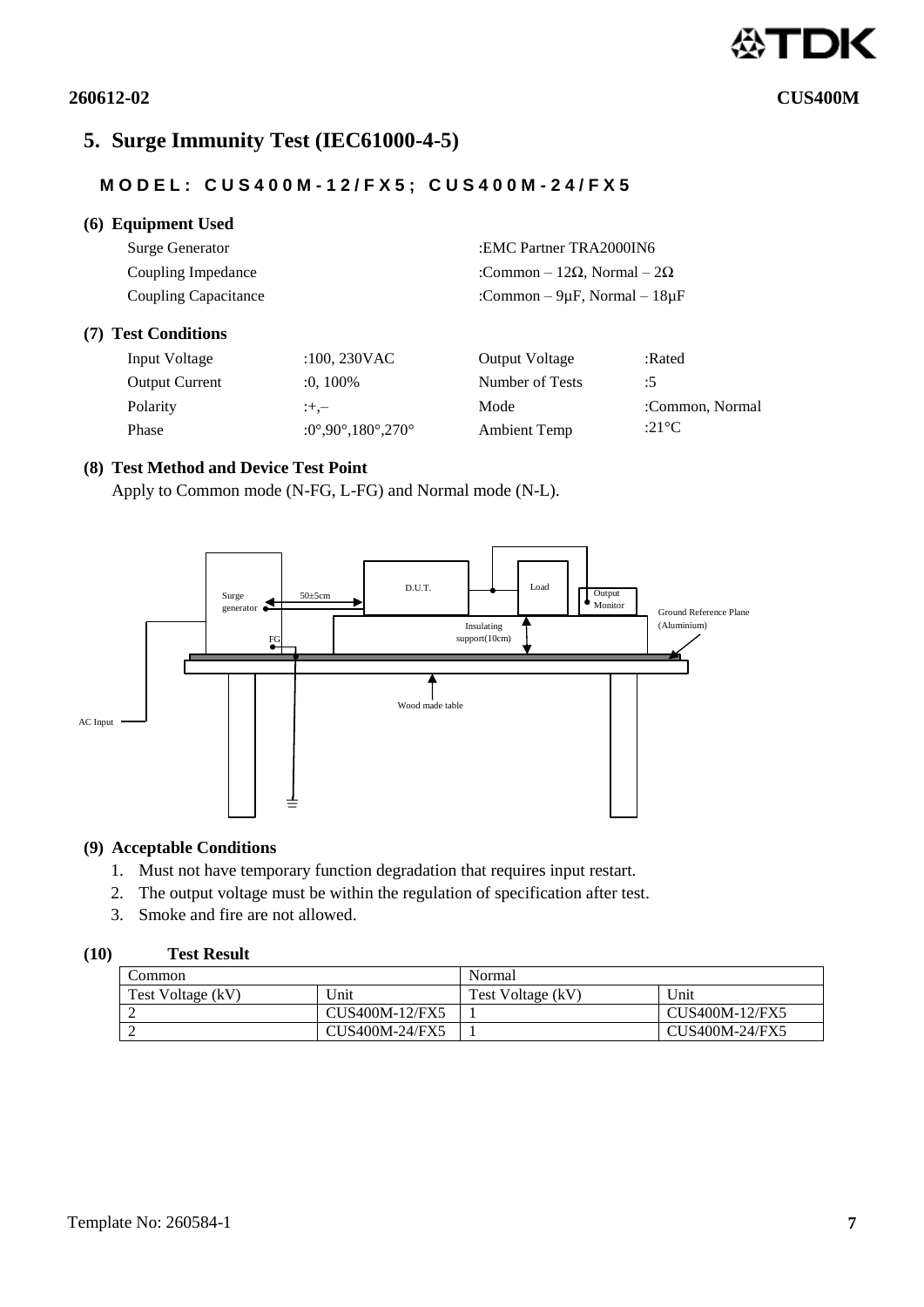

# <span id="page-7-0"></span>**6. Conducted Disturbances Induced by Radio-Frequency Field Immunity Test (IEC61000-4-6)**

:Rohde & Schwarz SMB 100A

:Fairview Microwave SA3N10W-10 :Fairview Microwave SA4N251-06 :Fairview Microwave ST3N252

:Com-Power CDN M350E :Schwarzbeck CDN M2 32A :Schwarzbeck CDN AF2

:Ophir RF 5084

# **M O D E L : C U S 4 0 0 M - 1 2 / F X 5 ; C U S 4 0 0 M - 2 4 / B X 5**

|  | (1) Equipment Used |  |
|--|--------------------|--|
|--|--------------------|--|

| Signal Generator |
|------------------|
| Power Amplifier  |
| CDN1             |
| CDN2             |
| CDN3             |
| Attenuator       |
| Attenuator       |
| RF Load          |

# **(2) Test Conditions**

| Input Voltage         | $:100, 230$ VAC | <b>Output Voltage</b>        | :Rated                                |
|-----------------------|-----------------|------------------------------|---------------------------------------|
| <b>Output Current</b> | $:100\%$        | Electromagnetic<br>Frequency | :150kHz~80MHz                         |
| <b>Ambient Temp</b>   | $\cdot$ 21 °C   | Sweep Condition              | $:1.0\%$ step up,<br>0.5 seconds hold |

# **(3) Test Method and Device Test Point**

Apply to  $(N, L, FG)$  and  $(+V, -V)$ .



### **(4) Acceptable Conditions**

- 1. The regulation of output voltage must not exceed 5% of initial value during test.
- 2. The output voltage must be within the regulation of specification after test.
- 3. Smoke and fire are not allowed.

| Voltage Level (V) | Unit           |
|-------------------|----------------|
|                   | CUS400M-12/FX5 |
|                   | CUS400M-24/BX5 |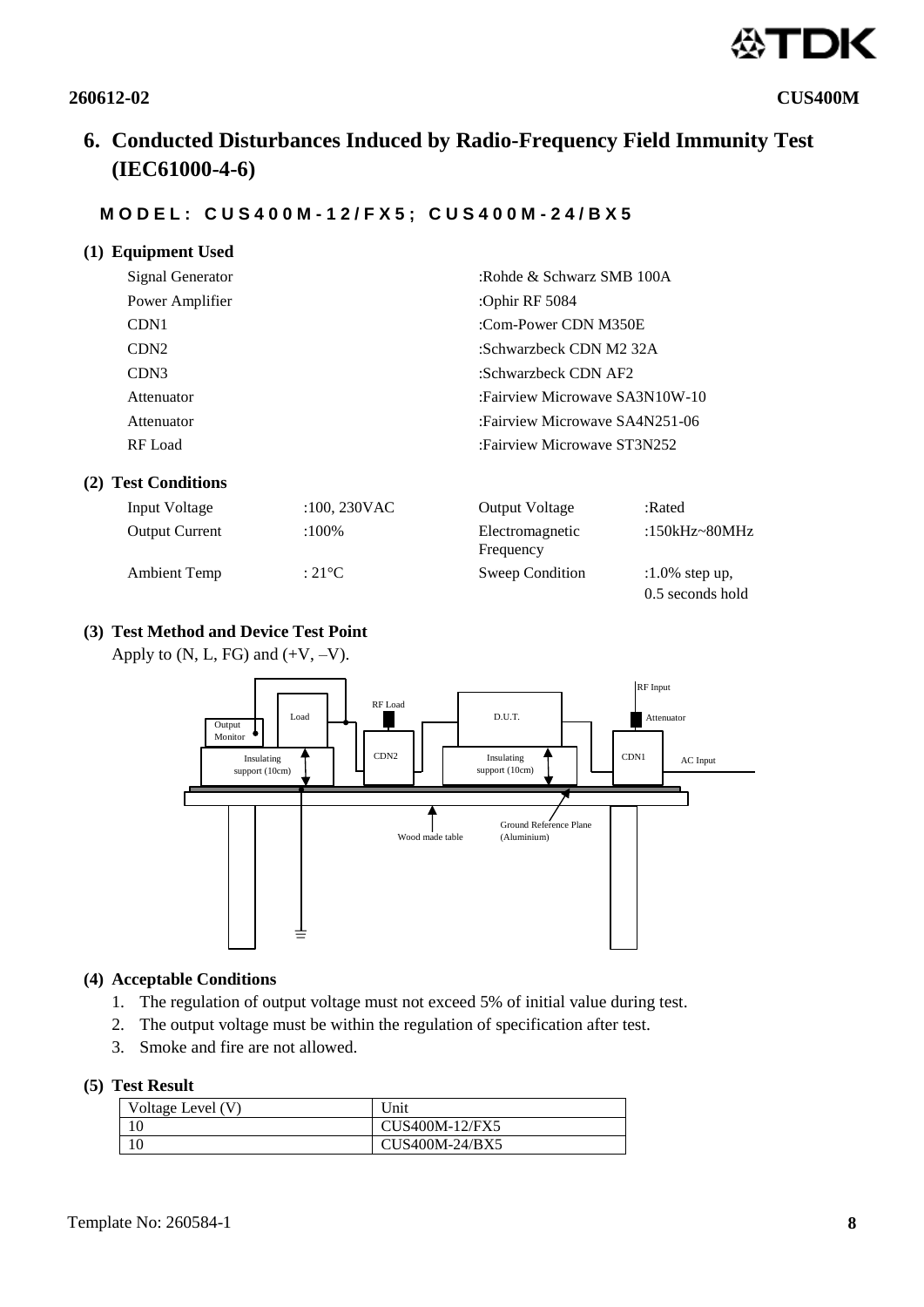# <span id="page-8-0"></span>**7. Power Frequency Magnetic Field Immunity Test (IEC61000-4-8)**

# **M O D E L : C U S 4 0 0 M - 1 2 / B X 5**

| <b>Equipment Used</b><br>(1)  |                        |                                  |              |
|-------------------------------|------------------------|----------------------------------|--------------|
| AC Power Source               |                        | :California Instruments 2750L-PT |              |
| Helmholtz Coil                |                        | :TLU HHC02                       |              |
| <b>Current Shunt</b>          |                        | :P74 Calibrated Shunt            |              |
| Multimeter                    |                        | :Fluke 287 DMM                   |              |
| <b>Test Conditions</b><br>(2) |                        |                                  |              |
| Input Voltage                 | $:100,230$ VAC         | <b>Output Voltage</b>            | :Rated       |
| <b>Output Current</b>         | $:0,100\%$             | <b>Magnetic Frequency</b>        | :50Hz, 60Hz  |
| <b>Ambient Temp</b>           | $:21^{\circ}$ C        | Direction                        | :X,Y,Z       |
| Test Time (continuous)        | $\approx$ > 30 seconds | Test Time (short)<br>duration)   | $:3$ seconds |

# **(3) Test Method and Device Test Point**



# **(4) Acceptable Conditions**

- 1. The regulation of output voltage must not exceed 5% of initial value during test.
- 2. The output voltage must be within the regulation of specification after test.
- 3. Smoke and fire are not allowed.

| Strength (<br>$\dot{\ }$ continuous<br>A/m<br>Field -<br>Magnetic | Short<br>Ferm Magnetic.<br>Strenøth<br>A/m)<br>Field. | $\mathbf{v}$<br>Unit |
|-------------------------------------------------------------------|-------------------------------------------------------|----------------------|
| 30                                                                | 300                                                   | 400M-12/BX5          |